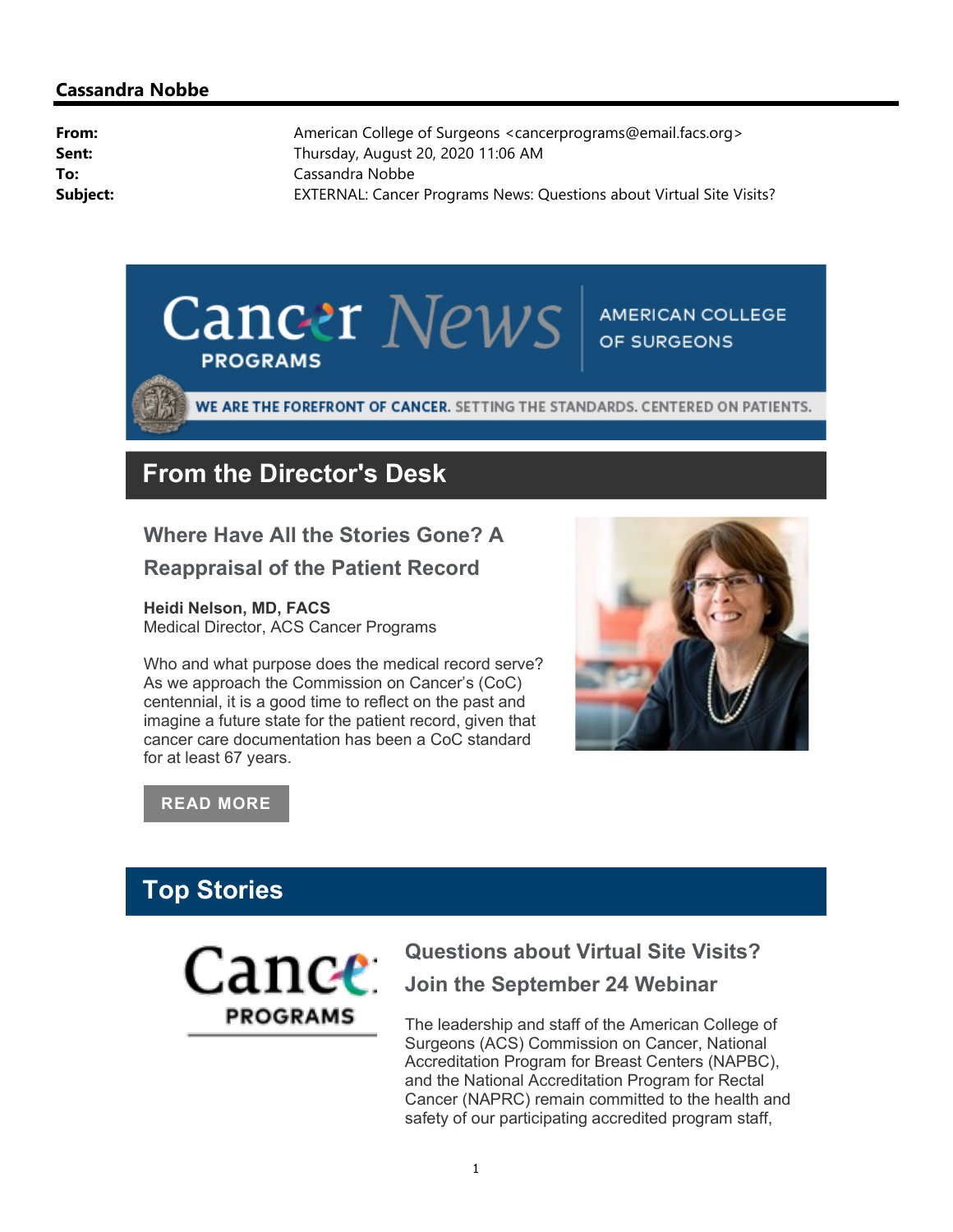health care professionals, physicians, and patients as we continue to deal with the impact of the COVID-19 pandemic.

#### READ MORE

# CoC Clarifies Registry Accrual for Standard 9.1

The intent of the Commission on Cancer's Standard 9.1: Clinical Research Accrual is to increase accruals to and availability of clinical research because of its critical role in advancing knowledge in cancer medicine.

#### READ MORE

# Synoptic Operative Reporting Tools Moving Forward

We are pleased to report that we are making steady progress on the production of synoptic operative reports (SORs), and we anticipate that these tools will be ready for dissemination and implementation by January 2021.

READ MORE

## Pediatric Programs Exempt from Standards 8.2 and 8.3

The Commission on Cancer has recently determined that CoC-accredited programs with the "Pediatric Cancer Program" category designation are exempt from Standard 8.2: Cancer Prevention Event and Standard 8.3: Cancer Screening Event.

READ MORE



NAPRC Section of CoC Datalinks to Close August 31, 2020

The National Accreditation Program for Rectal Cancer section of Commission on Cancer Datalinks will be retired on August 31, 2020, and programs will no longer have access to it.

READ MORE

Deadline Extended: ACS CRP Mediastinal Lymph Node Stations ID **Survey**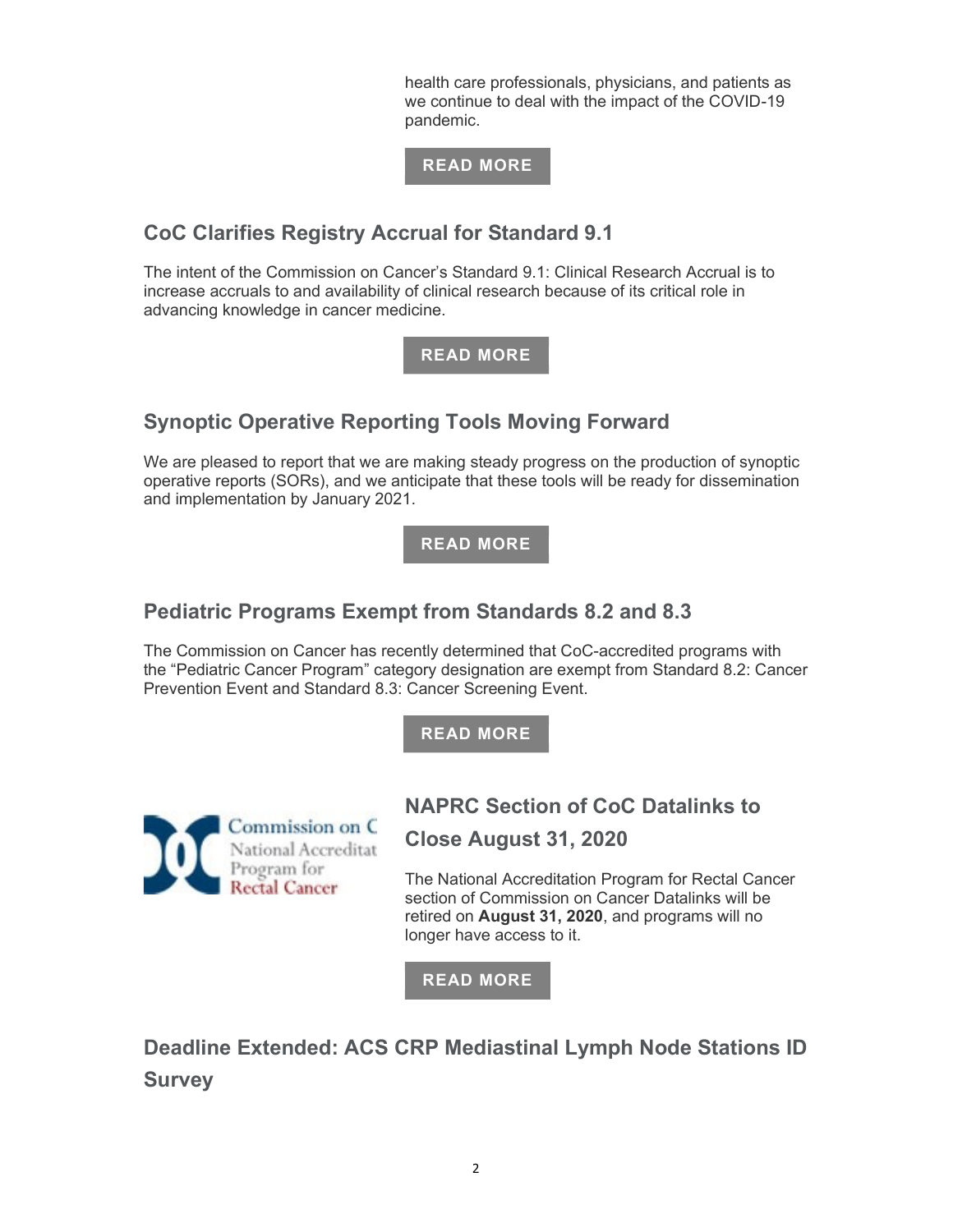The American College of Surgeons Cancer Research Program (ACS CRP) is conducting a survey on the identification of mediastinal lymph node stations as a follow-up to the publication of the Operative Standards for Cancer Surgery manuals.



# Changes Announced for the NCDB STORE Manual

A new version of National Cancer Database (NCDB) STORE Manual v2021 will be released for diagnosis years beginning with January 1, 2021.

#### READ MORE

# Submit 2020 Call for Data Closes August 31

The August 31, 2020 (11:59 pm CDT), deadline for the 2020 Call for Data window for initial submissions and corrections is fast approaching.

READ MORE

# Reminder: 2020 ACS Quality and Safety Conference VIRTUAL

## Begins This Friday, August 21

The 2020 American College of Surgeons Quality and Safety Conference is rescheduled for August 21–24, 2020, and sessions will be held each day from 8:00 am to 12:00 noon Central Daylight Time.

READ MORE

# Cancer Programs Leaders Featured in ACS Bulletin Brief

In the August 4 issue of the American College of Surgeons Bulletin Brief, ACS Regent and National Accreditation Program for Rectal Cancer Chair Steven D. Wexner, MD, FACS, FRCSEng, FRCSEd, FRCSI(Hon), FRCSGlasg(Hon), interviewed several Cancer Programs leaders.



# COVID-19 Breast Cancer Operation Delays Appear to be Non-Life-Threatening for Women with Early-Stage Disease

A new breast cancer study brings reassuring findings for women with early-stage breast cancer who were forced to delay their cancer operations because of the Coronavirus Disease 2019 (COVID-19) pandemic.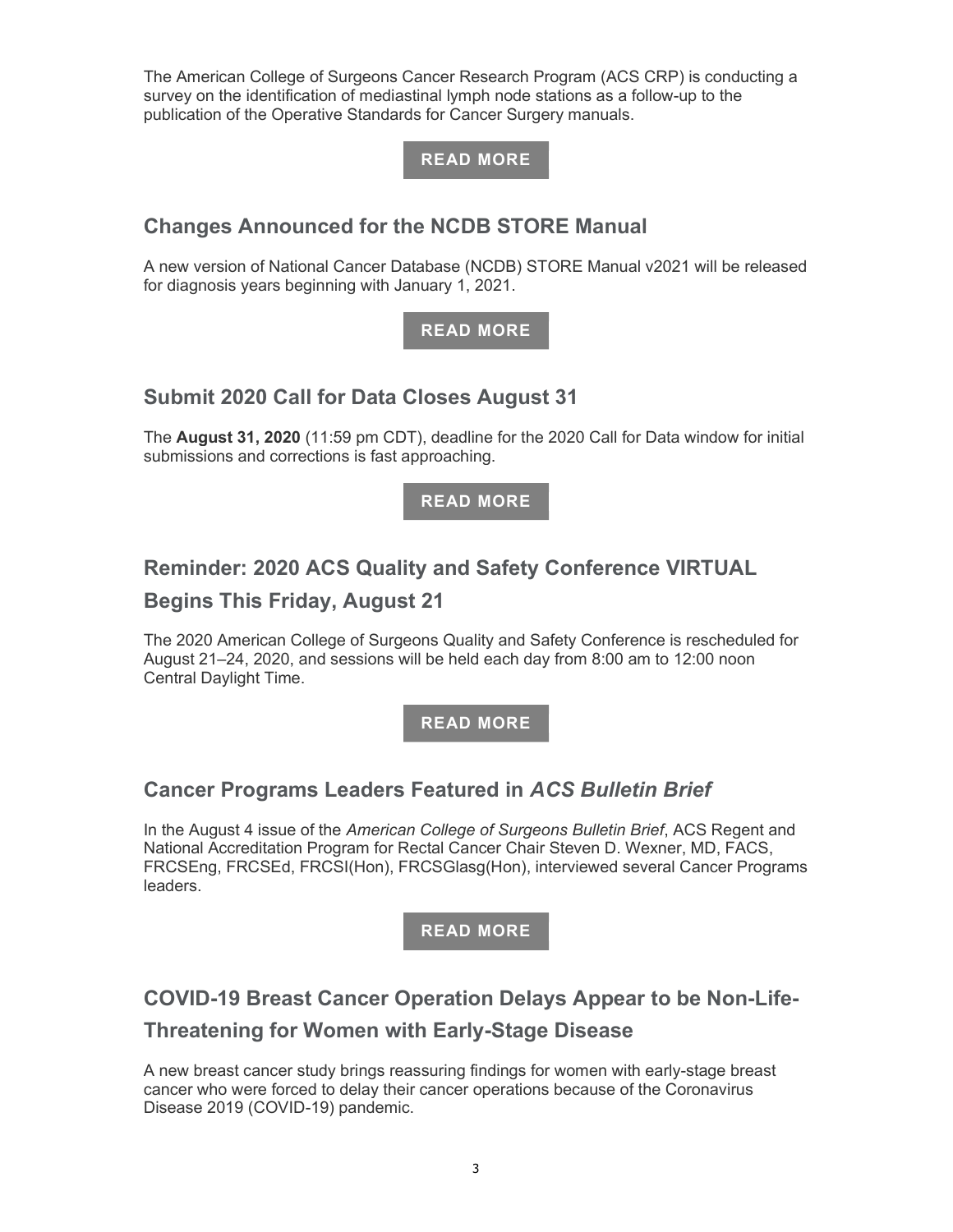READ MORE

VIRTUAL

# a nasa as **ACS QUALITY and SAFETY CONFERENCE**

**NEW DATES: August 21-24, 2020** 

# Education and Training News

# Join NAPRC Standards Webinar on August 26

Join us for on Wednesday, August 26, 2020, at 12:00 noon Central time for Overview of Revised NAPRC Standards webinar. Linda Farkas, MD, FACS, from the UT Southwestern Medical Center, will discuss questions regarding the recently revised and released 2020 National Accreditation Program for Rectal Cancer standards and the new NAPRC Quality **Portal** 

READ MORE

# From the Field

## NCRA Seeks 2021 Presenters

The National Cancer Registrars Association (NCRA) is seeking plenary and concurrent session presenters for its 47th Annual Educational Conference to be held June 2–5, 2021.

READ MORE

## New Breast Cancer Resources for Recently Diagnosed Patients

Living Beyond Breast Cancer has been serving the metastatic community for nearly 30 years. Based on new insights from health care provider- and patient-driven research, two new resources are available to help providers and newly diagnosed metastatic breast cancer (MBC) patients.

READ MORE

# Meet the State Chairs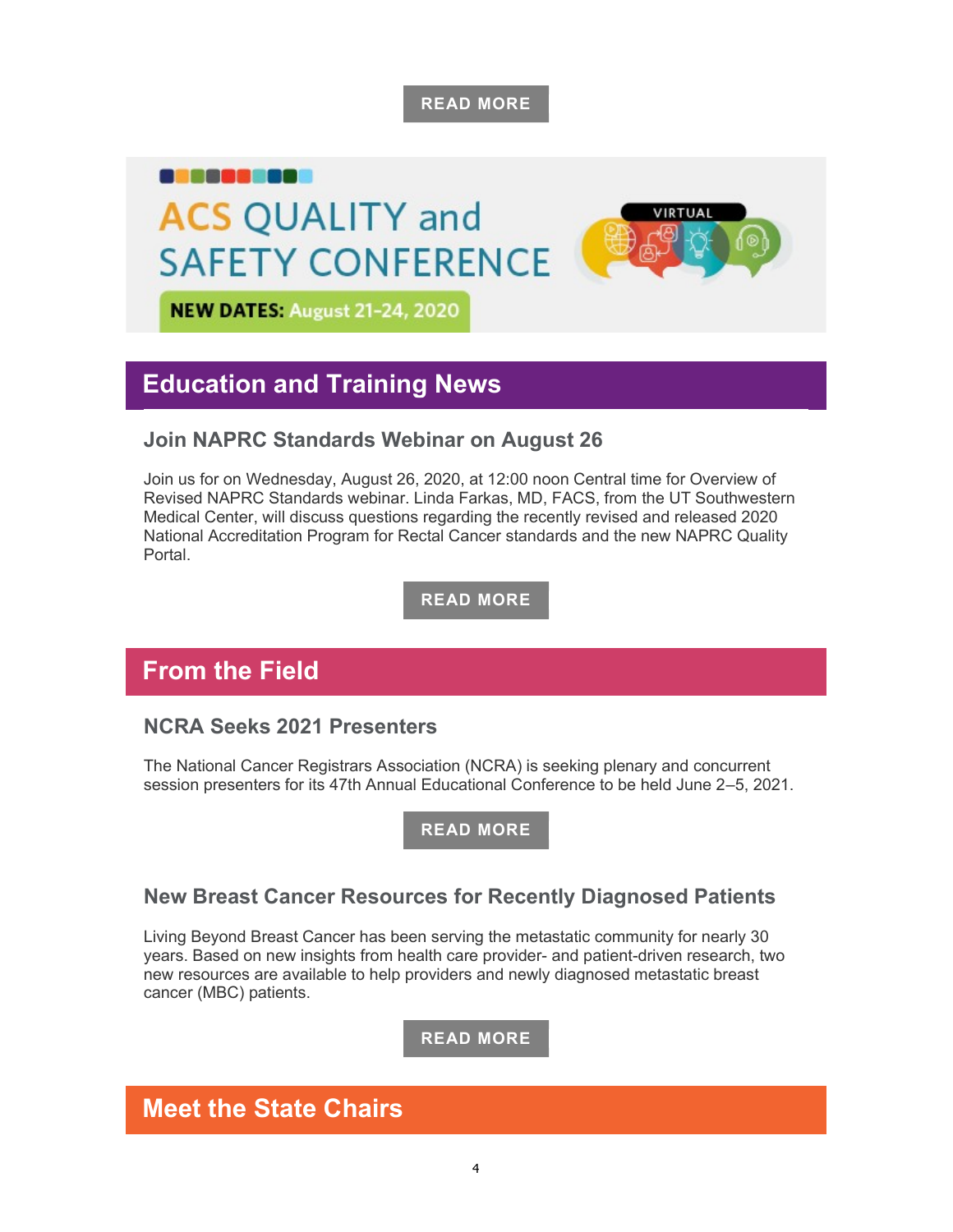# Roshani Patel, MD, FACS

#### State Chair, New Hampshire

Roshani Patel, MD, FACS, is a breast surgeon at Dartmouth Hitchcock Manchester in Manchester, NH. She became a State Chair in order to work with programs on improving patient outcomes.

#### READ MORE



# Members Say



## American College of Physicians

Ana Maria Lopez, MD, MPH, MACP ACP Member Representative to the CoC

The mission of the American College of Physicians (ACP) is to enhance the quality and effectiveness of health care by fostering excellence and professionalism in the practice of medicine. ACP, a diverse community of 159,000 internal medicine specialists and subspecialists, is united by a commitment to excellence.

READ MORE

# Cancer Programs Staff Spotlight

## Cancer Programs Staff Updates

We have a number of exciting Cancer Programs staff updates. Keep reading to learn about staff changes and additions.

READ MORE

# The Latest from Cancer Programs

## Trending Now: ACS Cancer Programs Social Media

Are you following Cancer Programs on Twitter and Facebook? See what's trending!